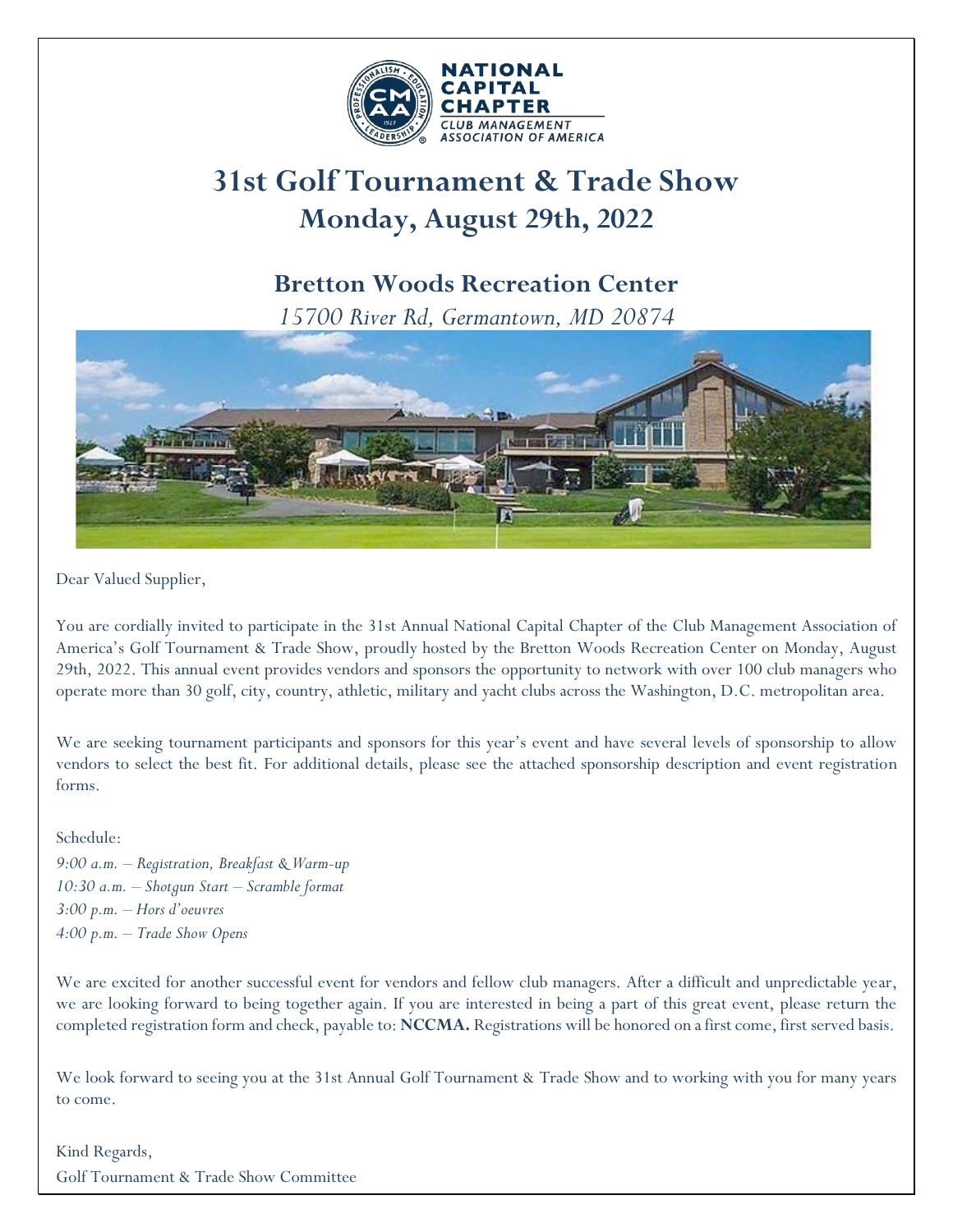## *31st Annual Golf Tournament & Trade Show Sponsorship Levels*

*Please select from one of the following levels of sponsorship:*

### **Chapter Sponsorships – Platinum, Gold, Silver & Friends of the Chapter**

Varying levels of financial commitment, yielding year-round exposure, and including golf events. Inquire for more information.

#### **Tournament Sponsor - \$2,500**

The Tournament Sponsorship includes recognition at the reception following the trade show, signage at one of the contest holes, 6' booth during the trade show and advertising on the National Capital Chapter website. The Tournament Sponsorship also includes 4 golfers (placed in at least 2 separate groups at the request of the vendor). Additional golfers may be added for \$325 each.

#### **Trade Show Sponsor - \$1,750**

The Trade Show Sponsorship includes recognition at the reception following the trade show, signage at one of the golf holes, a 6' booth during the trade show and advertising on the NCCMA Chapter website. The Trade Show Sponsorship also includes 2 golfers. Additional golfers may be added for \$325 each.

#### **Tee Sponsor - \$1,000 – LIMITED**

Tee Sponsors will be set up at a premium hole on the golf course with the cover of a tent and have one-onone contact with players as they play throughout the day. This sponsorship also receives recognition on the NCCMA Chapter website, signage at the hole. Additional golfers may be added for \$325 each.

#### **Booth Sponsors - \$850**

Booth sponsors will receive a 6' booth during the trade show. Additional golfers may be added for \$325 each.

#### **Add-Ons**

Want additional recognition? Event Sponsorship opportunities available.

*Course Refreshments/Snacks • Placement Prizes • Longest Drive & Closest to the Pin Competitions*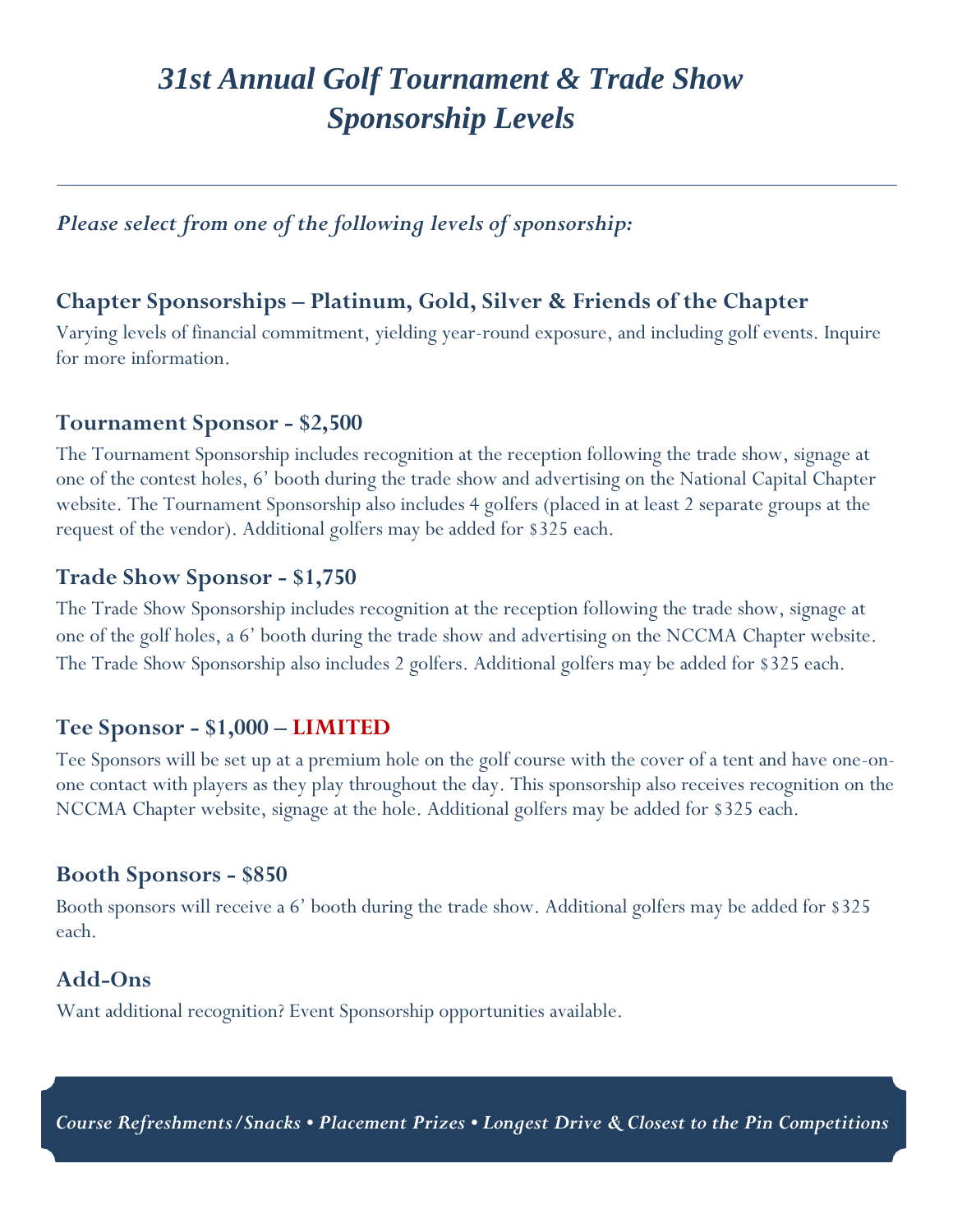# *31st Annual Golf Tournament & Trade Show Sponsorship Levels*

| <b>National Capital</b><br><b>Chapter Event</b><br>Sponsorship Opportunities | Tournament<br>Sponsor | <b>Trade Show</b><br>Sponsor | *Tee Sponsor | <b>Booth Sponsor</b> |
|------------------------------------------------------------------------------|-----------------------|------------------------------|--------------|----------------------|
|                                                                              | \$2,500               | \$1,750                      | \$1,000      | \$850                |
| <b>Trade Show Reception Recognition</b>                                      | X                     | X                            |              |                      |
| Tee signage                                                                  | X                     | X                            | X            |                      |
| Tent & Table Setup on Premium Hole                                           |                       |                              | $\mathbf X$  |                      |
| <b>Advertising in Event Program</b>                                          | X                     | X                            | X            | $\boldsymbol{X}$     |
| Advertising on NCCMA Website                                                 | X                     | X                            | X            | $\mathbf X$          |
| Premium 6' Booth at Trade Show                                               | X                     |                              |              |                      |
| Standard 6' Booth at Trade Show                                              |                       | X                            |              | X                    |
| 4 Golfers Included<br>additional golfer(s) \$325                             | $\mathbf X$           |                              |              |                      |
| 2 Golfers Included<br>additional golfer(s) \$325                             |                       | $\boldsymbol{X}$             |              |                      |

\*Limited to 4 sponsors

**Golfers can be added to any sponsorship category for \$325/golfer**